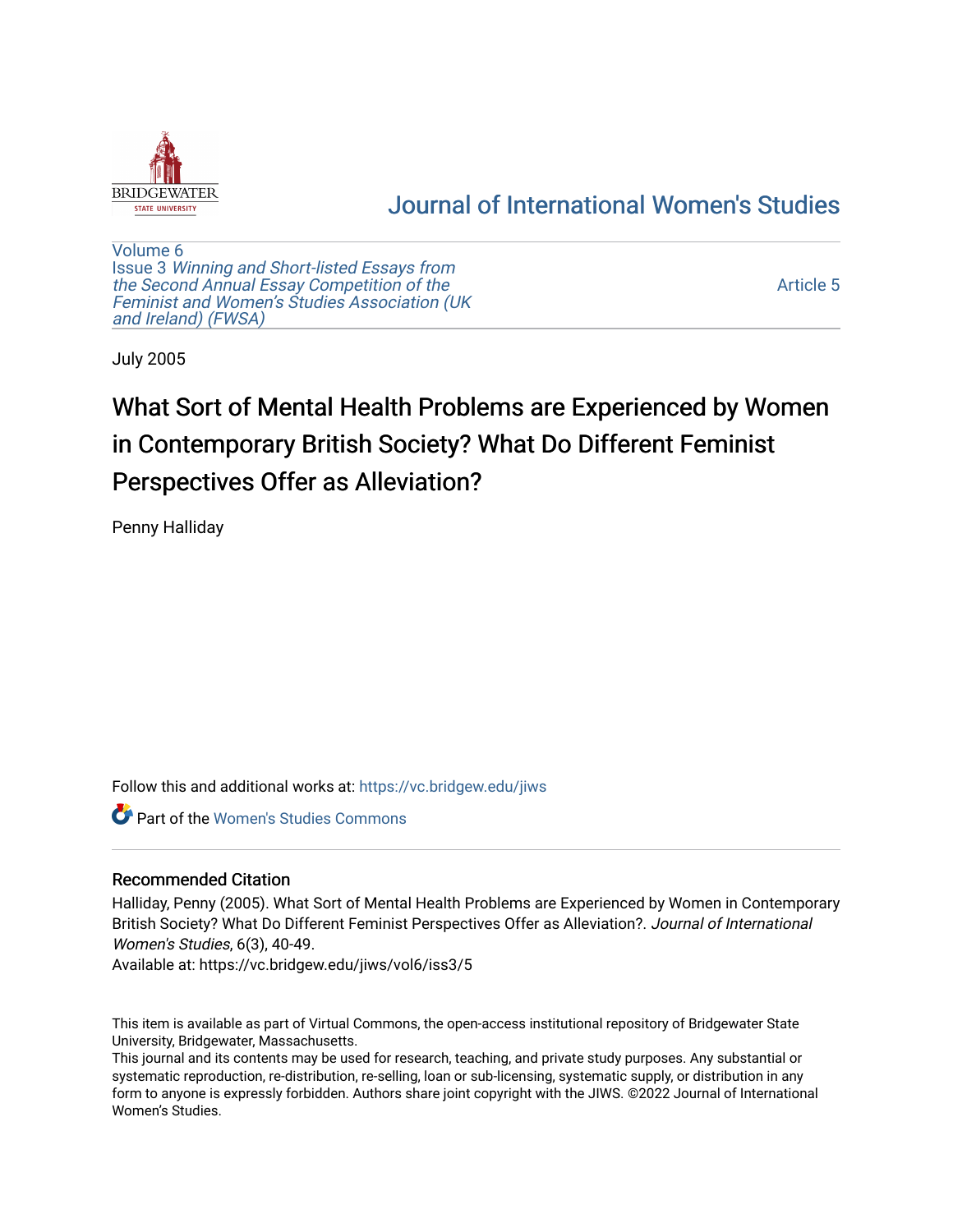This journal and its contents may be used for research, teaching and priγate study purposes. Any substantial or This journal and its concents may all days. What said it, Endemia Health Broad parposes. Any substantial or sub-<br>systematic reproduction, re-distribution, re-selling, 10an or 960-health Singly systematic Supply or distribu to anyone is expressly forbidden. ©2005 Journal of International Women's Studies.

## **What sort of mental health problems are experienced by women in contemporary British society? What do different feminist perspectives offer as alleviation?**

By Penny Halliday<sup>1</sup>

#### **Abstract**

This essay argues that by labelling British women's mental health distress and treatment in terms of a purely medical model, underlying contributory social structures and phenomena such as gendered roles, ethnicity and poverty, have largely been ignored by the (male dominated) psychiatric profession. This labelling is historically rooted in the pathologisation of the feminine condition; therefore, women's mental ill health is substantially a social construct and a product of a patriarchal society. To fully explore a way through mental health distress - a term used by MIND to emphasise the inorganic origins of many mental health problems - labels need to be unmasked and emphasis placed upon the socio-economic contexts of women's lives. This is not to deny that men suffer from mental health distress; women and men's patterns of mental health problems differ and the reasons for this also require discussion. All strands of feminism can touch upon women's mental health. However, because of the socially constructed nature of mental health distress, particular attention should be paid to socialist and radical feminists' theoretical approaches and how they can offer alleviation through translation into policy formulation and practical action.

*Keywords*: Mental health, psychiatry, labelling

He always knows best He can tell why you disliked your father He can make your purest motive seem aggressive He always knows best Male power is the key

(Jennings, 'The Interrogator')

Through examining the types of mental health problems experienced by women in contemporary Britain, this piece will contextualise and put to good use my own experience of mental illness. I do not want to cast women as victims, nor to homogenise womankind. However, like Jane Ussher, I suggest that mental distress<sup>2</sup> has a universal relevance for all women and that we can learn from listening to others. I also share her profound sentiment that the unmasking of labels does not relieve the suffering many women experience. For them, the 'despair, the anxiety, the desperate misery is far more than a label' (Ussher 7). Nevertheless, it is the labelling of mental health I am interested in, particularly as it is my contention that women's psychological distress is not rooted solely in our biology but largely in the socio-economic context of our lives. I would argue that mental ill health is, substantially, both a social construct and a product of a patriarchal society that has pathologised the feminine condition. I suggest that this explains why women are more at risk of mental illness, to the extent that they are diagnosed with clinical depression at twice the rate of men. $3$ 

1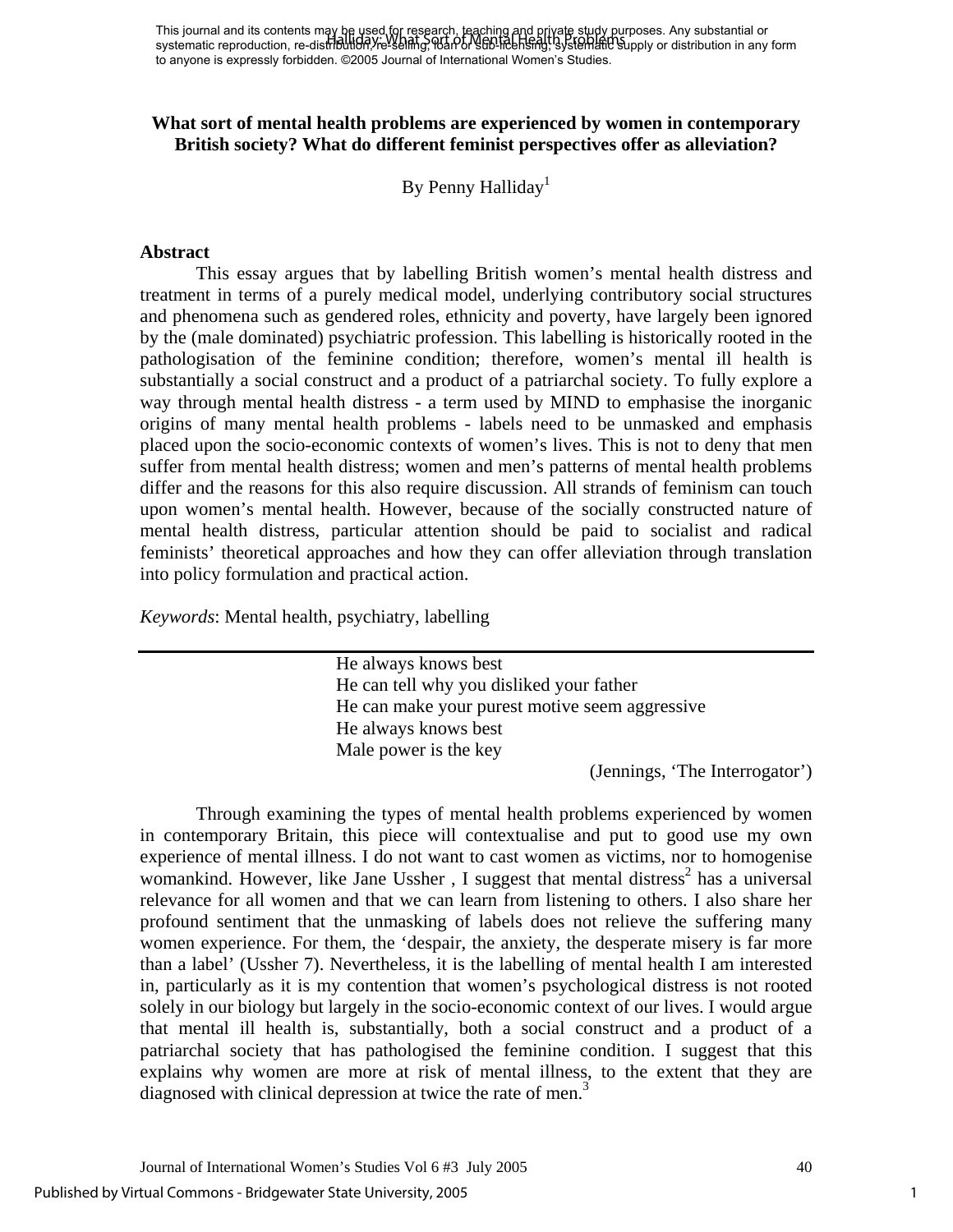To explore my argument that contemporary British women's mental health problems are largely caused by social structures and conditions and madness is a social construct, I shall firstly discuss the definitions of madness and mental health problems. The categories of mental health distress that are most closely associated with contemporary British women will then be identified, prior to analysing the medical model of women's mental health distress in the context of a male-dominated psychiatric profession. I suggest that women and men's patterns of mental health problems differ and this is also largely a result of social pressures and labelling. This will be explored next, before a review of the treatment of women's mental ill health from the late twentieth century.

My research draws upon not only my own experience but also the evidence of successful projects that suggest guidelines for future strategies. With regard to perspectives that can offer alleviation, I suggest that women's mental health is something upon which all feminisms touch. However, because my thesis is rooted in socially related theories, socialist and radical feminist perspectives are the most relevant; it is upon these that I shall focus. Particular emphasis will be placed upon the significance of social and economic factors, such as sexual abuse, violence and poverty, to women's mental health distress. I have included literary references, such as the extract from Elizabeth Jennings's poem 'The Interrogator', as I suggest literature can offer the best portrayal of the suffering involved in mental ill health (e.g. Gilman; Frame). However, to fully understand the nature of contemporary female mental health distress, we need to examine the history that underpins it.

In contemporary Britain, the legacy of the Victorian era lingers. At that time, 'Madness became firmly conceptualised as mental illness under the jurisdiction of a rising medical establishment of men and close association between femininity and pathology became firmly established within scientific and popular thinking' (Kohen 41). The medical link between female sexuality and disease is exemplified by the fact that the word hysteria comes from the Greek word for uterus (Ehrenreich and English). In the early nineteenth century, the dominant (male) medical view was that women were more vulnerable to insanity than men because the instability of their reproductive symptoms interfered with their sexual and rational control. The female condition was pathologised: women (or rather middle- and upper-class women) were stereotyped as weak, suggestible, emotionally unbalanced and irrational, unable to cope with even relatively minor stress (Wilkinson and Kitzinger). This hegemonic ideology that women were more unstable than men has had extensive social consequences, becoming a legitimate reason to keep women out of professions, deny them political rights and access to education, and to keep them in the private sphere, under male and state control. No wonder they have gone mad.

Women have also been caught in a double bind regarding their mental health. In *Women and Madness*, Phyllis Chesler identifies that women have been labelled as mentally ill for both conforming to sex roles and for displaying agency by stepping, or trying to step, outside their proscribed role. Elaine Showalter sees this agency as an avant-garde struggle to redefine women's place in the social order. As the century progressed, the advent of Freud's talking cures 'urged the patient to confess her resentments and rebelliousness and then, at last to accept her role as a woman' (Ehrenreich and English 126). Psychoanalysis was based on the premise that women's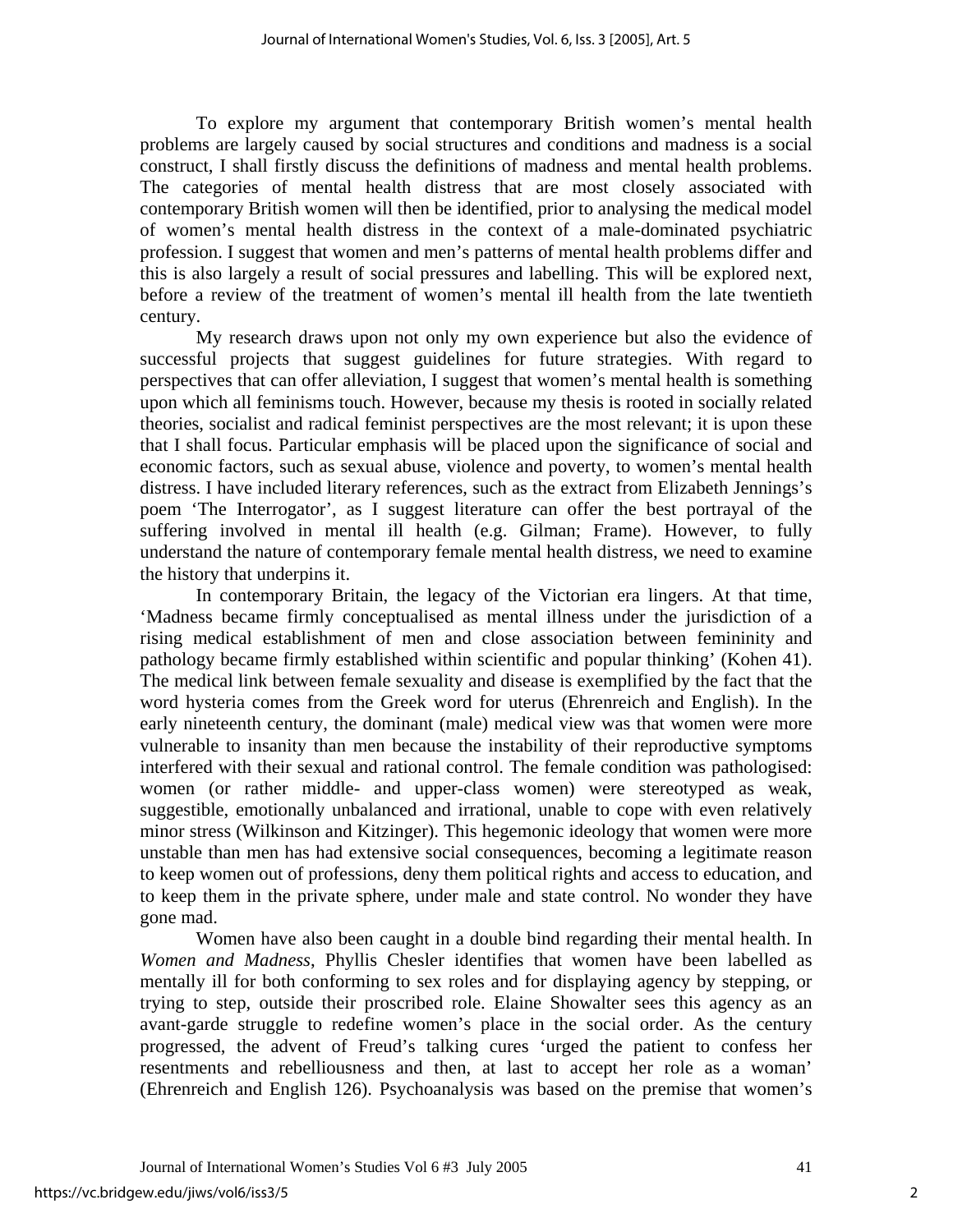hysteria was a mental disorder, or, as feminist historian Carroll Smith-Rosenberg says, 'psychoanalysis is the child of the hysterical woman' (qtd. in Ehrenreich and English 126). Having looked at its ancestry, I shall now analyse the contemporary definitions of women's mental health in Britain.

The Mental Act of 1983, under which 'mentally disordered patients' can be compulsorily detained in hospital, defines a mental disorder as: 'mental illness - no clear definition and is a matter for clinical judgement in each case'[.4](#page-10-3) The *Collins Dictionary of Sociology* defines mental illness as: 'The disease of the mind, which can range from transitory depression and anxiety through to psychoses that might require hospitalisation' (Jary and Jary 379). As Geraldine Smith and Kathy Nairne have discussed, it is interesting that non-sociological definitions of depression include putting down by force, crush, press down and oppress. The concept of depression as oppression will be examined later in this essay but at this stage the discourse surrounding mental health is worth inspection. Is the depression from which women have suffered really an illness or just a natural reaction to life events and oppressive structures measured against male norms of behaviour? To investigate this question I shall list and then explore the manifestations of mental health distress that are particularly identified with women.

Classic mental health problems associated with women include eating disorders and self-harm. The latter can take the form of burning, cutting, ingesting poison and inserting harmful objects. The eating disorder Anorexia Nervosa is characterised by extreme weight loss from dieting, a greatly distorted body image and fear of being overweight. Bulimia is typified by secretive episodes of binge eating followed by selfinduced vomiting (Purgold). Women's mental health problems are also characterised by higher rates of attempted suicide and by the diagnosis of borderline personality disorders.

Depression is classically associated with the hormonal and reproductive changes in a woman's life cycle, from premenstrual disorders to the menopause, charmingly labelled as 'involutional melancholia'.<sup>5</sup> Depression can be reactive  $-$  in other words a reaction to stressful events – or have the label clinical, which is often used to distinguish this condition from low mood. Psychotic and endogemous depression are more severe forms, as is the manic or bi polar diagnosis. Puerperal psychosis was once used to describe all severe medical disorders after childbirth but now postnatal depression is the most prevalent form. Since I do not wish to homogenise women, it is therefore appropriate at this juncture to highlight some of the stratification that applies to women and mental health distress.

As noted by June Wilkinson and Celia Kitzinger, those women most vulnerable to mental illness are mothers and carers, older women, lesbian and bisexual women, sex workers, women in prison, women with learning disabilities, those who misuse alcohol and/or drugs, black and ethnic minority women. Littlewood and Lipsedge (qtd. in Robinson and Richardson) have shown that British-born Afro Caribbean women are 13 times more likely to be admitted to psychiatric hospital with a diagnosis of schizophrenia than white women. Between 40 and 52% of admissions for Caribbean-born women have had the label schizophrenic, compared to 12-14% of admissions for women born in the UK. Littlewood and Lipsedge suggest that these figures reflect the fact that 'the western psychiatric model of schizophrenia pathologises the normal response of Afro Caribbean (and Asian) women' (qtd. in Richardson and Robinson 287). This theory of pathologising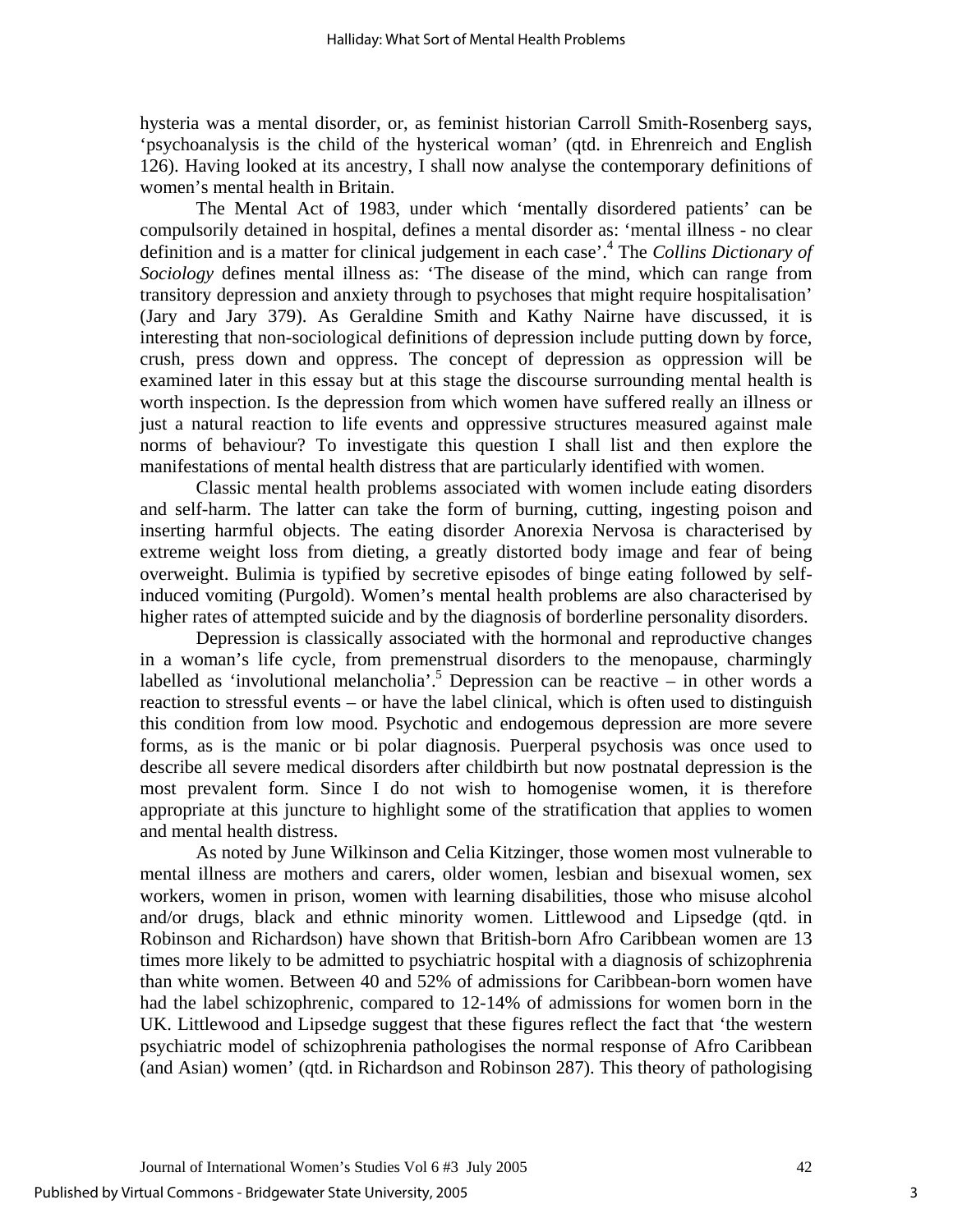normal reactions could be applied to the British female population as a whole as I shall now discuss.

It is my contention that reactions to social pressures which deviate from societal and cultural norms are regarded as deviant behaviour amongst women and pathologised as mental health problems. This is supported by the work of Thomas Szasz who argued that the concept of madness is a social construct and a means of defining behaviour that society finds unacceptable. Thomas Scheff has also argued that behaviour that contravenes society's rules and results in referral to the medical profession or the police has conveniently been labelled as madness (in Kohen).

It also appears that the medical profession has taken women's mental health distress less seriously than that of men throughout history. As discussed by Wilkinson and Kitzinger, women may be more readily labelled as mentally ill than men are but men's conditions are viewed as more serious and therefore more interesting. General Practitioners (and psychiatrists) tend to 'interpret a woman's symptoms as psychosomatic when they might consider similar symptoms in a man to be physical in origin' (Stainton Rogers and Stainton Rogers 175). Elaine Showalter sums up the situation thus: 'Changes in cultural fashion, psychiatric theory and public policy have not transformed the imbalance of gender and power that have kept madness a female malady' (19).

By the 1890s, women predominated in all types of psychiatric institutions (except those for the criminally insane) and the same pertains today. Certainly, the facts confirm that women are more vulnerable to the diagnosis of mental health problems than men, and that the pattern of women's mental health distress is different, as I shall now show.

In 1986, 29% more females than males were admitted to hospital, for all diagnoses of mental illness (Pilgrim and Rogers). Breaking these statistics down, women were diagnosed with neurotic disorders at a 91% higher rate than men. Weissman and Klerman's 1977 reviews (qtd. in Kohen) showed that more than half the women were twice as likely as men to be diagnosed with depression. (Their studies also showed that women interviewed believed it was normal for a woman to be depressed during the menopause, and as a general consequence of ageing.) This was corroborated by the findings of the 1997 Household Survey of Great Britain. In 2003, women were diagnosed with clinical depression at roughly twice the rate of men, this depression occurring most frequently in women aged 25-44. Girls entering puberty are twice as likely to be prone to depression as boys and depression is the number one cause of disability in women.<sup>6</sup>

Women are more likely to be diagnosed with borderline personality disorders than men and the Mental Health Alliance fear that changes to the Mental Health Act could exacerbate the situation for such women.<sup>7</sup> This is because part of these proposals extends the remit of doctors to 'section' people with personality disorders, even though these are not deemed treatable. Numbers of women with mental health problems are rising. Government figures show that the number of women who have been compulsorily detained under the 1983 Mental Health Act rose by 19% between 1991 and 2002, from 9,600 to  $11,400$ .<sup>[8](#page-10-7)</sup> Having outlined the facts associated with contemporary women's mental health problems, I will now turn to look at how these problems have been treated.

Women's mental health disorders have traditionally been seen as needing to be controlled and subdued by the medical profession. Wendy and Rex Stainton Rogers point out that the medical model assumes that women are passive sufferers of an illness that only experts can alleviate, usually with an over-reliance upon psychotropic drugs. By the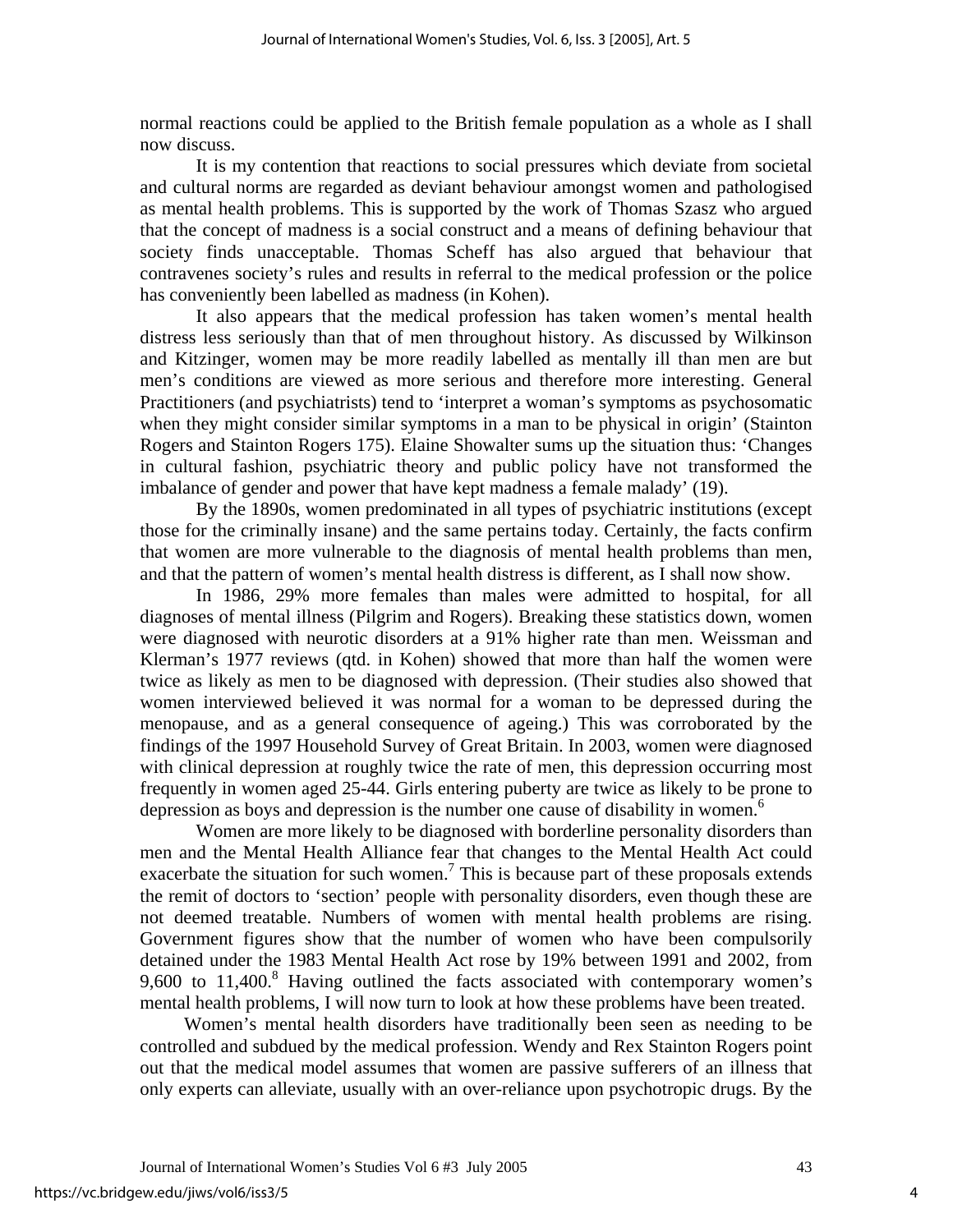mid 1970s, a decade after its introduction to the drugs market, Valium, or Diazepam, had replaced Librium as the most commonly prescribed tranquilizer. By 1974, 59.3 million prescriptions were being dispensed to mainly middle-class women, who were presenting to their GPs with non-threatening depression or anxiety disorders. Literature most aptly describes the effect of this drug:

I start my day the Valium way, at 7:20 am when my departing husband brings me a mug of tea and a Diazepam tablet…I need Valium to numb my rebelling mind into insensibility…I hate taking it but am a dependent, nervous, miserable wreck without it. (Harpwood 123)

Diana Harpwood neatly sums up the addictive qualities of Valium, which had been marketed as precisely the opposite. Harpwood's protagonist cannot function properly with or without it. Though the medical profession have allegedly woken up to the dangers of Valium and the drug of their choice is now Prozac, Valium is still being used by the psychiatric profession. My recent experience of Diazepam confirms its mind-numbing, soporific effect.

The medicalisation of a natural female process can also be seen in the treatment of the menopause. Hormone Replacement Therapy is suggested as a means of 'Escaping symptoms and consequences of a perfectly natural process, bringing it under male control that plays on the fear of ageing' (Wilkinson and Kitzinger 153). Even more chilling are the treatments that have been meted out for schizophrenia, which in the 1930-50s was strongly associated with the feminine condition. Insulin shock, electrotherapy and lobotomies were used with more frequency upon women than men, the rationale being that the resulting damage to memory and cognitive ability would have fewer consequences for women's lives (Showalter). Though my experience of hospitalisation was positive, I have experienced a feeling of powerlessness and frustration at my GP's lack of understanding and insistence upon treating my depression with pills rather than a combination of therapies.

Having examined the medical model, I shall now discuss feminist theoretical perspectives which provide a contextual framework. Socialist feminism emphasises poverty, lack of power, work (or lack of it), lack of choices, social exclusion and the exhaustion caused by the 'care burden' placed on women as key factors in women's mental health problems. The link between poverty and depression was highlighted in vanguard research undertaken by Brown and Harris, who discovered in the 1960s that 33% of women surveyed in Camberwell, South London suffered from measurable depression (qtd. in Kohen, 2000). The link between poverty and being female is well established: women do 90% of the world's work but own 1% of the world's wealth. Studies conducted in the UK in 1993 by Popay, Bartley and Owen show that women in all age groups are more likely than men to be living in low-income households (qtd. in Kohen).

Socialist feminists see a direct link between these statistics and the fact that women are diagnosed with clinical depression at twice the rate of men. As regards women's work, research such as that undertaken by Repeti et al. in 1989 (qtd. in Wilkinson and Kitzinger) shows that employed women as a group have better mental health than those who are unemployed. However, the stresses of low-paid, low-value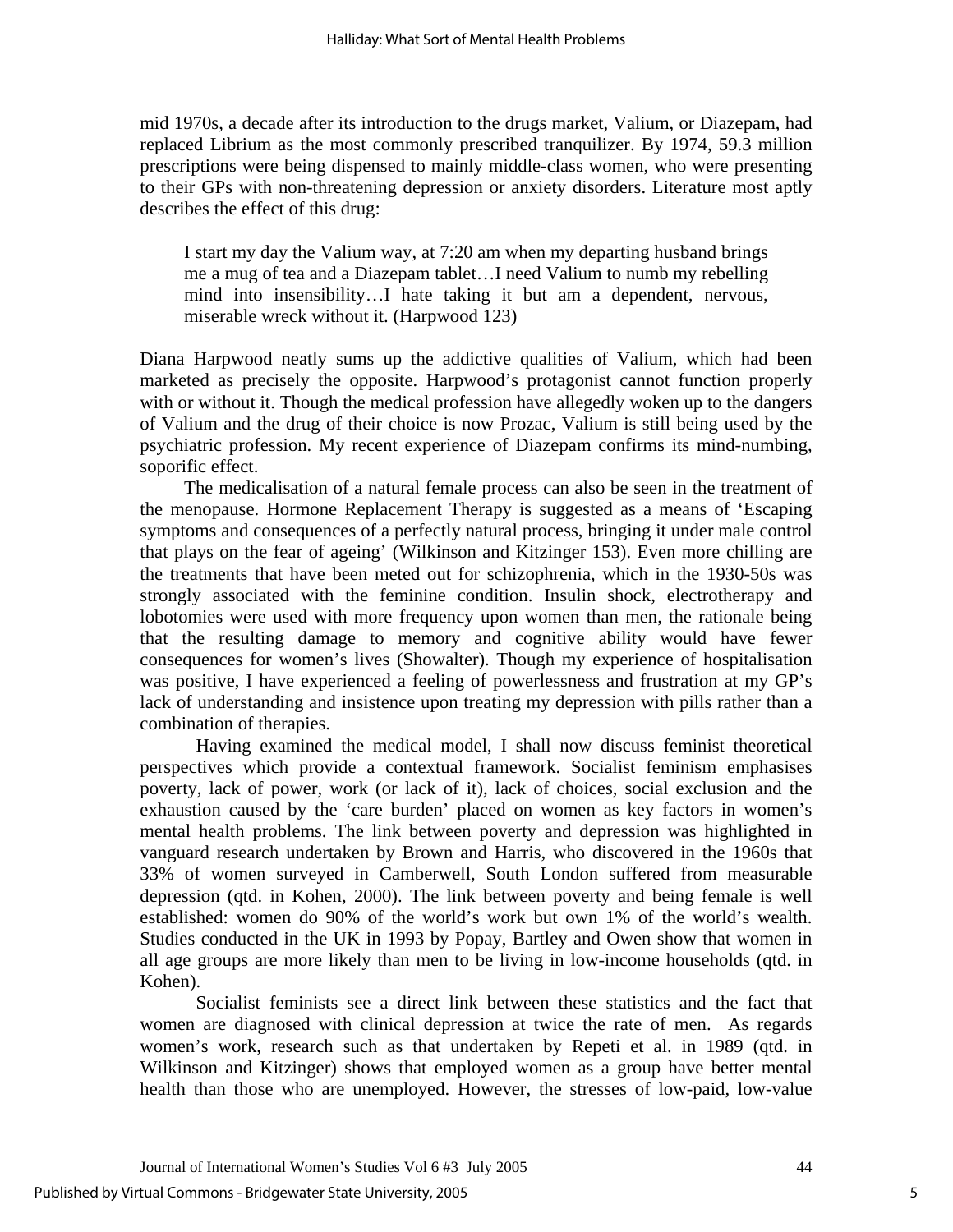work that characterise women's employment can also cause depression. Lone parenthood and the benefits trap exacerbate women's vulnerability to poverty and thus to depression. Inextricably linked with poverty are poor housing and homelessness, which affect women more than men and bring a host of problems. 'Many of the homeless have mental health problems that would be dramatically improved by dealing with the depressing conditions in which they live' (Stainton Rogers and Stainton Rogers 126). Ideological thinking that women are naturally more caring causes its own set of demands, both for women who feel constrained and for those who question their validity as they do not consider they possess what society says they should. Not only does the main burden of caring fall to women; upsetting life events may have more effect on women as they are more conditioned into caring for others and therefore more influenced by events suffered by others (Kohen).

Radical feminists go one step further in their analysis of women's mental health problems as socially created. The notion of depression as oppression is central to radical feminist thinking. Radical feminists view violence, sexual abuse, sexual harassment, powerlessness, motherhood and compulsory heterosexuality as the key causative factors for women's mental health. There is a strong statistical link between childhood sexual abuse and adult female mental illness. According to the National Women's Mental Health Strategy, over 50% of women who receive psychiatric treatment have been abused and 80% of women in secure hospitals were abused as children (Department of Health). Research recorded by Pilgrim and Rogers (1999) shows that the lifetime prevalence of psychiatric problems in those sexually abused in childhood was 34.2% for those women diagnosed with phobic anxiety, compared to 6.5% for men. For severe depression, the figures were 8% higher for women than men (21.9 as opposed to 13.8%). High-risk disorders associated with child abuse also include borderline personality disorder and psychosis (Whitfield).

Turning to women's relative lack of power, the Freudian concept of penis envy may have some resonance for radical feminists, in the sense of desiring the power that having a penis and therefore being male denotes. Contemporary British women are still expected to be submissive and concerned with their appearance, to be ' hairless, fatless and spotless' (Smith and Nairns 126). As Smith and Nairns comment, 'the paradox is that to be a real women is to wear make up, dye our hair, in other words to make a false image for the male gaze' (126).

With regard to violence, statistics would seem to corroborate radical feminist views. The World Development Report of 1993 estimated that up to 16 mentally healthy years of life are lost to women of reproductive age due to victimisation based on gender, rape, and domestic violence (Kohen). Thus women are doubly oppressed, by also internalising the oppressor, and so doubly likely to be depressed. Elaine Showalter talks of the manmade institution of marriage that has driven women mad and the National Mental Health Alliance show that married women have higher rates of depression than unmarried women.<sup>9</sup> Phyllis Chesler and Luce Irigaray believe that women are conditioned into the female role, to the extent that their sexuality is determined by male parameters (Chesler). The resulting conflict, they believe, literally drives women mad. Susie Orbach views 'disordered eating' as a result of an oppressive patriarchy that wants women to take up as little space a possible.<sup>10</sup> She also sees disordered eating, or the treatment of disordered eating, becoming an industry in its own right, controlled by men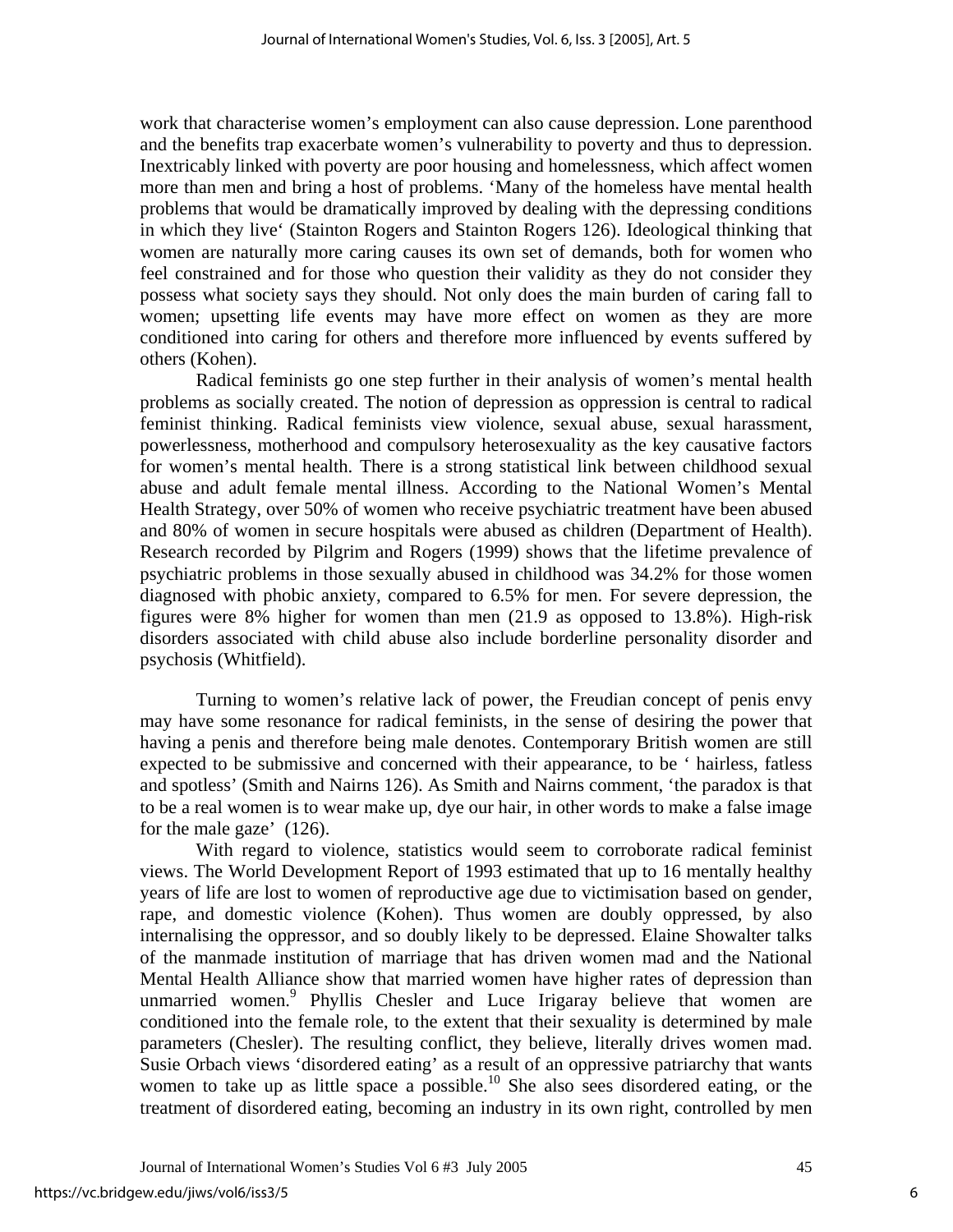and reinforcing women's powerlessness through brutal and degrading treatment that denies basic human rights.

Having examined the reasons why feminists believe women are being driven mad, it is now time to see what can be done about it. Though more closely associated with the type of recommendations that a liberal feminist rather than a socialist or radical perspective would offer, I would suggest that a change in the public perception, through education and more positive reporting in the media, would benefit all women. If mental health distress was de-stigmatised, the subject would not be so shrouded in fear and ignorance and those women who currently suffer in silence would no longer continue to do so. I would argue that it is the 'Differences in family and social context of men and women's lives, their experience and the impact of life events that affect the presentation and character of their mental ill health.<sup>'11</sup>

Socialist feminists recognise that the differences in the family and social context of women's and men's lives need to be addressed by policy makers. A change in the status of women's work, addressing the fact that women earn 83% of men's hourly wages, would lessen women's poverty and improve their life chances. Greater financial power would mean better housing, access to better resources and thus an improvement in physical and mental well-being. However, social policy needs to change so that stronger welfare provision and services are provided and women are not caught in the benefits trap. This is echoed in the recommendations of the Depression Alliance, who believe that 'Working with women whose health has been impaired by factors such as poverty…is welcome but will be rendered meaningless unless government gives a commitment to tackle these issues at source'.<sup>12</sup>

Like socialist feminism, radical feminism also advocates the empowerment of women, the strengthening of laws and the promotion of women's economic independence. However, feminist theory has been criticised for 'Providing long term solutions about changing the structure of society and failing to offer immediate help to women in distress' (Kohen 49). It may be that key elements of radical feminist thinking, such as the empowerment of women, can be incorporated into governmental health policies, at a national and local level, in order to make a direct impact in alleviating women's mental health distress. I would suggest that the best way to empower women who are mental health service users would be to listen to them and to involve them in the planning of new services as described below.

A wonderful example of such empowerment that also addresses radical feminist concerns of sexual abuse is The Ashcroft project in Norfolk (Department of Health). The Ashcroft provides a highly supportive therapeutic unit for women suffering with severe and enduring emotional distress and long-term mental health problems (it is interesting to note the two distinct categories). Positive strategies have been employed by staff to enable people to be creative and better staff support is given in the core issues at the root of crises. Service users have played a key role in planning services, both in terms of consultation and by the fact that one is employed by the project. On a practical front, flats have been built (incorporating design suggestions from residents) and there are opportunities for women to meet twice weekly and attend structured sessions such as education, IT, arts and crafts. Members of the local community are able to attend and service users record that this has been a vital part in helping them to get strong again without recourse to hospital treatment. From a personal perspective, I have benefited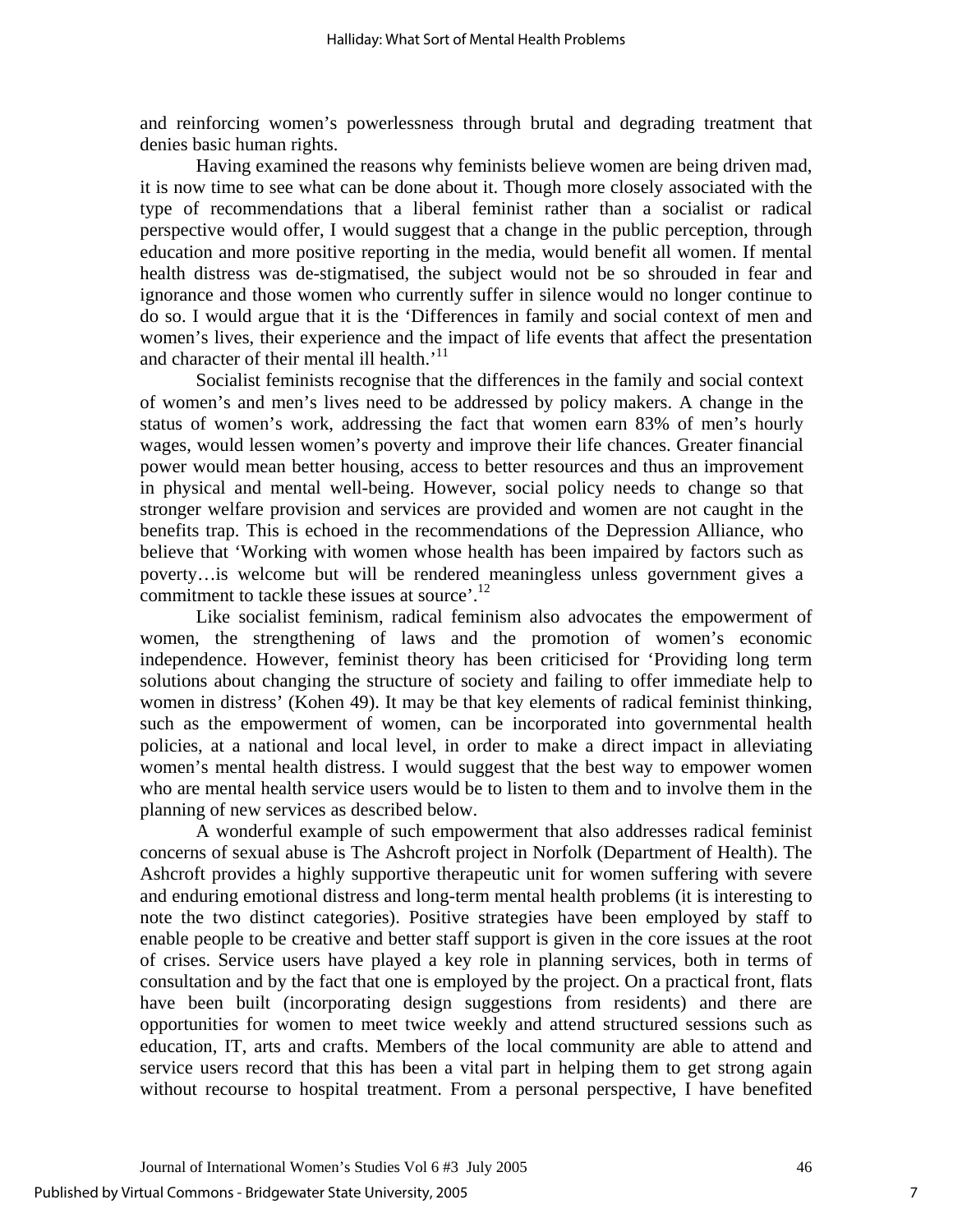from being part of an ongoing educational project that encouraged adults to consider education and training as part of their way forward. Service users are encouraged to have autonomy; this helped me regain my sense of control and thus feel empowered, both vital steps in recovery. Not only have the residents of the Ashcroft project gained autonomy but they have had a direct effect upon policy making too.

The Ashcroft project should be seen in the context of a consultative paper produced by the Department of Health that aims to mainstream women's mental health issues. In many respects, through encouraging empowerment this paper espouses the central tenets of radical and social feminism. The most encouraging aspect is the fact that the voices of women service users have been listened to. All the women interviewed echoed the need to feel safe, for single-sex wards and for attention to be paid to the underlying causes of their distress and not just the diagnoses. Other recommendations included more understanding of self-harm and not just a punitive approach, access to long-term counselling and for the NHS to respond to the needs of mothers, who are the vast majority of women with mental health problems. The main message is that women want to be treated with dignity and respect by someone who values their potential and can see life after recovery, all of which are central to feminist thinking.

To conclude, this essay has shown that women's and men's mental health problems are different in nature. The link between patriarchal oppression, dependence and resultant lack of power and women's mental health has been shown, together with the long-term effect of violence and sex abuse. Socialist feminists would see policy changes that decrease women's poverty and life chances as an intrinsic part of the way forward in alleviating women's mental health distress. Radical feminists also view economic independence and empowerment as vital to prevention and cure. Some feminists have contested the sweeping nature of these recommendations and in response I have suggested that key elements of both perspectives can be translated into positive action, such as listening to service users and therefore empowering them. As MIND put it in their guiding principles for social inclusion: 'A healthy society is one that maximises opportunity for each of its members, regardless of their circumstances…and is not threatened by behaviours outside society's norms.<sup>'12</sup>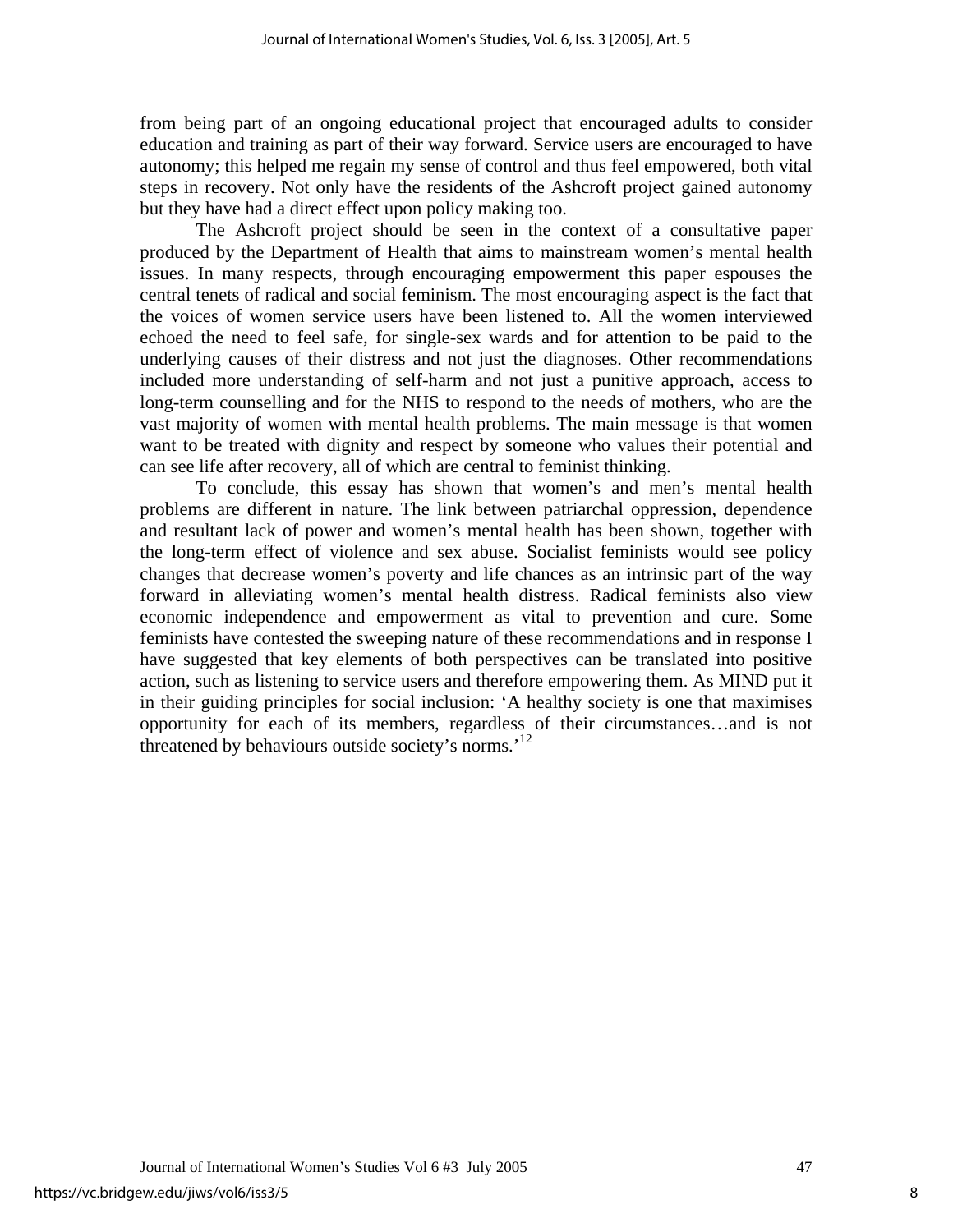#### **Bibliography**

- Beechey, V. and Whitelegg, E. *Women In Britain Today.* Buckingham: Open University Press, 1992.
- Chesler, P. *Women and Madness.* New York: Doubleday, 1972.
	- Department of Health *What Women Want*. London: Mental Health Media, 2002.
- Ehrenreich, B. and English, D. *For Her Own Good, 150 Years of the Expert's Advice to Women.* London: Pluto Press, 1979.
- Frame, J. *Faces In The Water.* Christchurch, NZ: Pegasus Press, 1961.
- Gilman, C. Perkins *The Yellow Wallpaper*. London: Virago, 1892.
- Harpwood, D. *Tea and Tranquillisers.* London: Virago, 1981.
- Jary, D. and Jary, J. *Collins Dictionary of Sociology.* 3rd edition. Glasgow: Harper Collins, 2000.
- Jennings, E. *Selected Poems*. Manchester: Carcarnet Press, 1985.
- Kohen, D., ed. *Women and Mental Health*. London: Routledge, 2000.
- Oliver, P. *Lifelong and Continuing Education: What is a learning Society?* Aldershot: Ashgate, 1999.
- Pilgrim, D. and Rogers, A. *Sociology of Mental Health and Illness.* Buckingham: Open University Press, 1999.
- Purgold, J. *The Lingering Malady, Anorexia and Bulimia*. Edinburgh: JP Publishing, 1992.
- Robinson, V. and Richardson, D. *Introducing Women's Studies*. Basingstoke: Macmillan, 1997.
- Showalter, E. *The Female Malady: Women, Madness and English Culture 1830-1890.* London: Virago, 1987.
- Smith, G. and Nairne, K. *Dealing With Depression* London: Women's Press, 1995.
- Stainton Rogers, W. and Stainton Rogers, R. *The Psychology of Gender and Sexuality.*  Buckingham: Open University Press, 2000.
- Ussher, J. *Women's Madness, Misogyny or Mental Illness.* Hemel Hempstead: Harvester Wheatsheaf, 1991.
- Whitfield, C. *Memory and Abuse: Remembering and Healing the Wounds of Trauma.*  Deerfield Beech, FL: Health Publications, 1995.
- Wilkinson, J. and Kitzinger, C. *Women and Health: Feminist Perspectives.* London: Taylor and Francis, 1994.

 $\overline{a}$ 

<sup>&</sup>lt;sup>1</sup> Penny Halliday joined Oxford Brookes University in September 2003 as a second year student and is studying for a BA degree in Combined Studies. The course allows students to design their courses around a theme, and Penny chose the theme 'A Study of the Role of Women.' She is currently in her third year and hopes to graduate in the summer.

 $2^{2}$  I have used the expression 'mental distress' in line with the mental health charity MIND's argument that this models mental health in terms of a continuum, and reflects the structural element as opposed to the organic implications of 'mental illness' (MIND, qtd. in Oliver).